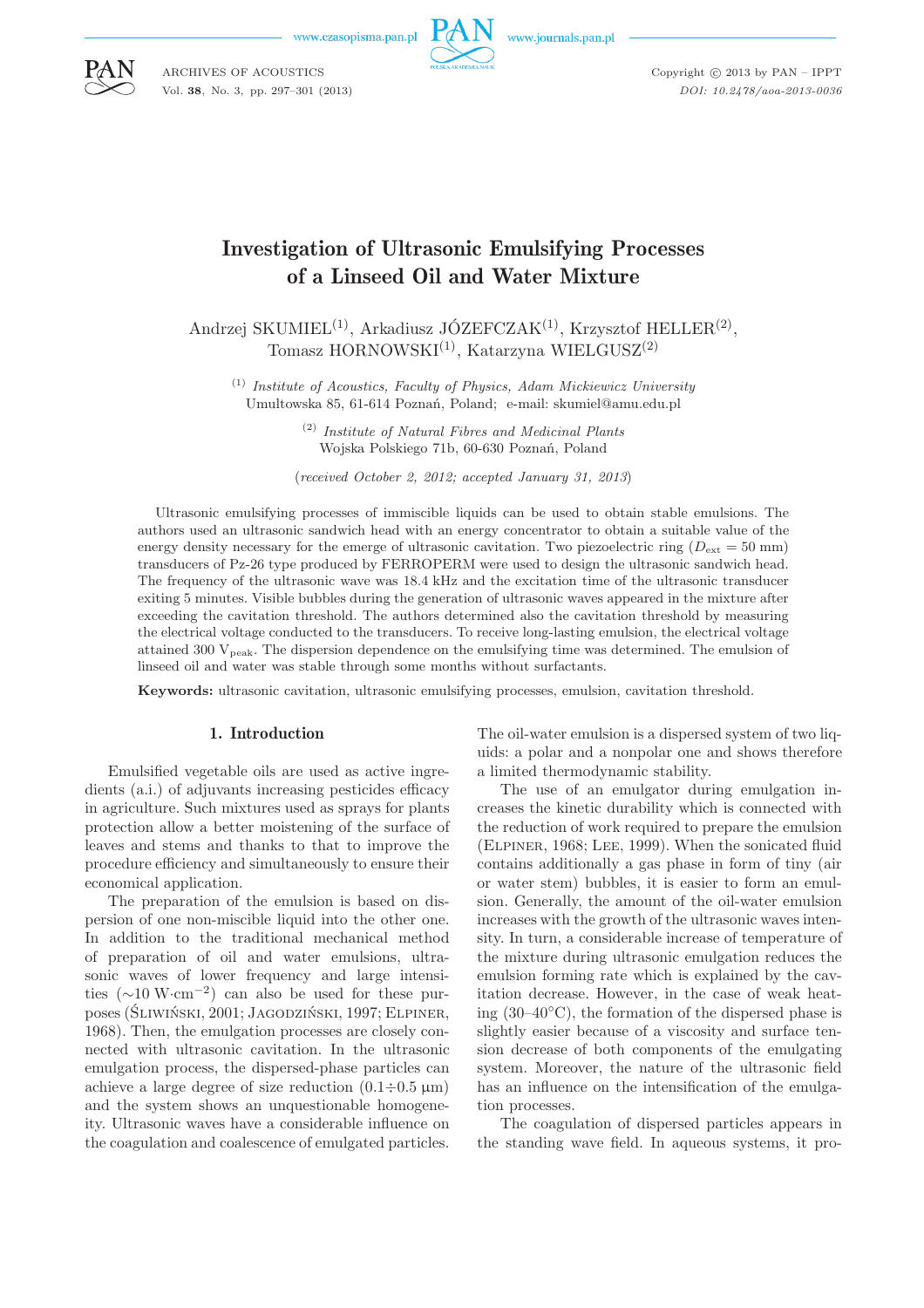ceeds in an antinode or in a node, depending on the density of the dispersed phase in comparison with that of the dispersed phase. If the density of the dispersion medium is higher than that of dispersed phase, the coagulation of disperse particles proceeds in the antinodes.

In the experiments carried out by the authors, a linseed oil and water were used in a wide range of concentrations. The linseed oil is produced by cold pressing of the *Linum usitatissimum* L. seeds cultivated in countries of dry, warm and moderate climate.

#### 2. Experimental setup and methods

The measurement setup presented in Fig. 1 consists of a signal generator connected to a high frequency power amplifier model AL-300-HF-A  $(P = 300 \text{ W})$ which drives through a transformer two piezoceramic rings (Pz-26 type produced by Ferroperm). These rings are mechanically pressed with help of a steel bolt to back (steel) and front (aluminum) vibrating masses. Front acoustic mass vibrates with an aluminum concentrator of length corresponding to the half ultrasonic wave  $(\lambda/2 \cong 125 \text{ mm})$  (GUDRA, 2000; GUDRA, Ciszewski, 1979). The tip of the concentrator is immersed in the liquid medium  $(V = 20 \text{ ml})$ , where a thermocouple temperature sensor of the thermoelectric thermometer is also placed. It makes possible the recording the temperature values during emulsification. During the propagation of the ultrasonic wave in a medium with an amplitude absorption coefficient  $\alpha$  the release of the thermal energy – which volume density  $P_V$  is determined by the following expression (Nowicki, 1998):

$$
P_V = I \cdot 2\alpha,\tag{1}
$$

where  $I$  is the intensity of the ultrasounds – is occured. In the appendix, the authors presented a derivation of this formula.



Fig. 1. Experimental setup for the investigation of the emulsifying processes in the mixture of linseed oil with water by the ultrasonic head of "sandwich" type with an acoustic wave concentrator.

The ultrasonic wave frequency at which the tip displacement has the maximum value was 18.4 kHz. The excitation time of the ultrasonic transducer was 5 minutes.

The linseed oil contained over 60% of linolenic acid (omega-3), 15% of linoleic acid (omega-6), 15% of oleic acid (omega-9) and a small amount of saturated fatty acids. The oil-water mixture poured into the container was 20 ml in volume.

#### 3. Results

In the experiments, the authors used some values of concentration of the linseed oil in water  $(c<sub>o</sub> =$ 5%, 30%, 50% and 70%). For each concentration, the time changes in temperature at selected values of the electric voltages over the cavitation threshold were recorded (Fig. 2).



Fig. 2. Time changes in temperature in the container with a mixture of 5% linseed oil with water during the propagation of the ultrasonic wave for some selected voltage amplitudes fed to the piezoceramic rings.

All the records were taken with a start temperature of 25◦C. Before switching on electrical voltage on the ultrasonic transducers, two liquids were mixed up and each phase looked transparent. An non-transparent white emulsion was created in the container when the electrical voltage was switched on. The increase in the temperature was the result of heat energy losses caused by the propagation of a high intensity ultrasonic wave in the real dissipative medium.

## 4. Discussion

There is a determined limit of the emulsion concentration increase, which can be explained by a state of equilibrium of formation between two opposite processes, which take place between the emulgation and coagulation. The defined emulsion concentration corresponds to a given ultrasonic wave intensity. The time changes in temperature presented in Fig. 2 have differ-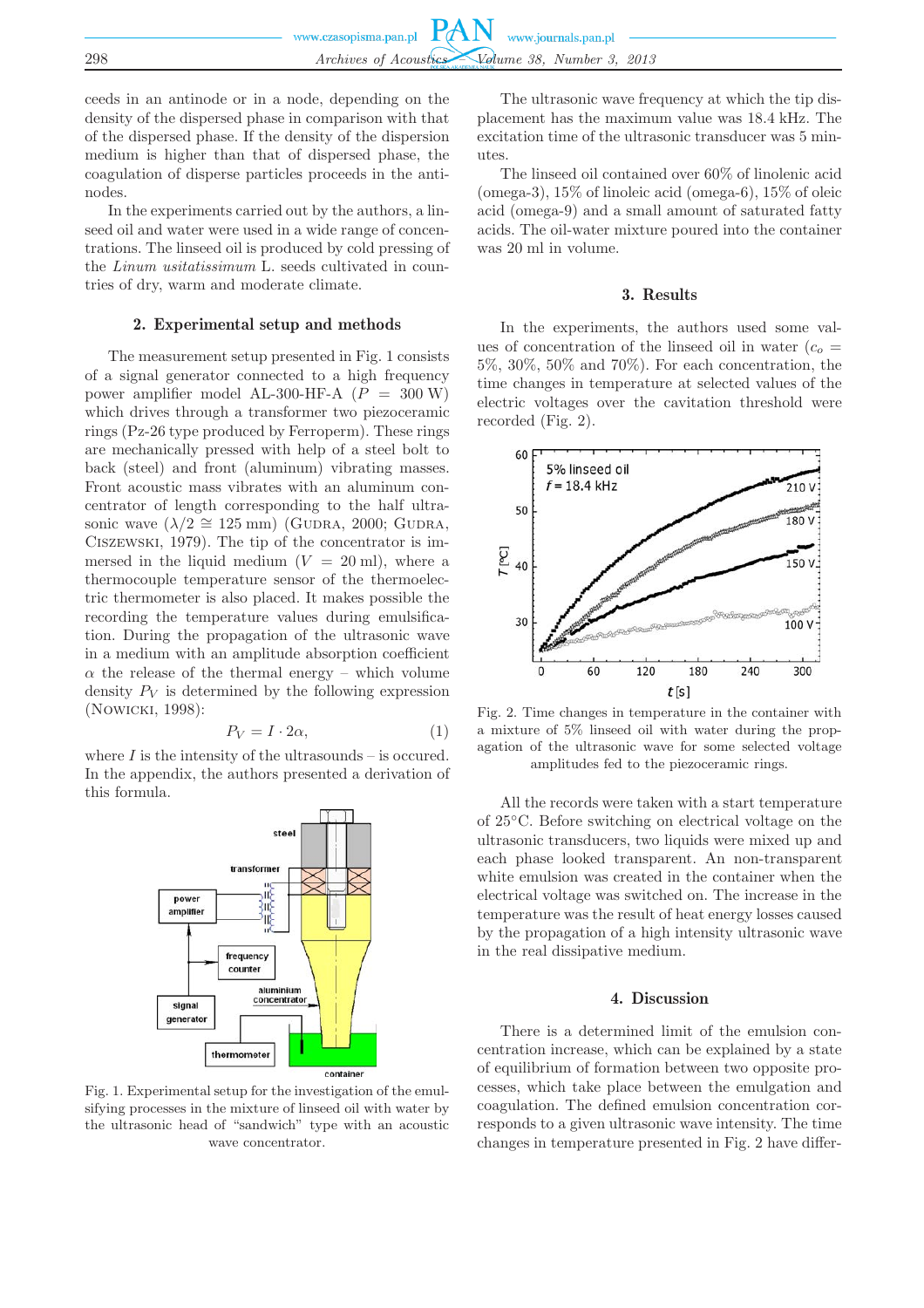ent values of the temperature slope at the initial time  $(t \geq 0)$ . Taking into account the experimental values of  $\frac{d T}{dt}_{t>0}$  for different voltages, we obtained for example dependences shown in Figs. 3. A very good agreement between the experimental data and the fitted funcation was obtained using the following expression:

$$
\left(\frac{\mathrm{d}T}{\mathrm{d}t}\right)_{t=0} = a \cdot \left(\frac{U}{U_0}\right)^n, \tag{2}
$$

where  $a, U_0$  and  $n$  are parameter values from the fit procedure. In Table 1, the  $a, n$  and  $U_0$  parameter values from the fit procedure are listed.



Fig. 3. The temperature rate  $(dT/dt)_{t=0}$  during propagation of the ultrasonic wave in the sample in the initial period since switching on the electrical voltage U for two concentrations of linseed oil in water: a) 5%, b) 70%.

Table 1. Parameter values of a,  $U_0$  and n obtained from the fitting of function (2) to the experimental data of the temperature increase rate  $(dT/dt)_{t=0}$ .

| Concentration of linseed oil<br>in water $co$<br>[%] | $\alpha$<br>[K·s <sup>-1</sup> ] | $U_0$<br>[V] | $\boldsymbol{n}$<br>$\Box$ |
|------------------------------------------------------|----------------------------------|--------------|----------------------------|
| 5                                                    | 0.9139                           | 417.3        | 2.238                      |
| 30                                                   | 1.018                            | 486.1        | 1.639                      |
| 50                                                   | 1.087                            | 465.3        | 1.918                      |
| 70                                                   | 1.004                            | 499.2        | 1.806                      |

According to calorimetric law, the heat losses power of density released in the sample is equal to:

$$
P_v = \rho_{\rm em} \cdot C_{\rm Pem} \cdot \left(\frac{\mathrm{d}T}{\mathrm{d}t}\right)_{t=0} \quad \left[\frac{\mathrm{W}}{\mathrm{cm}^3}\right],\tag{3}
$$

where  $\rho_{\rm em}$  [g·cm<sup>-3</sup>] is the emulsion density and  $C_{\rm Pem}$  $[J g K<sup>-1</sup>]$  is the specific heat capacity of the emulsion. Taking into account Eq. (3), we made the graphic presentation of the heat power density as shown in Fig. 4. The solid lines are functions which were made with the help of Eqs.  $(2)$  and  $(3)$ .



Fig. 4. The dependencies between the heat losses power density released in the sample during propagation of the ultrasonic wave and the electrical voltage amplitude (fed to piezoceramic rings) for two selected concentrations of linseed oil in water.

In turn, Fig. 5 presents the dependence of the heat losses power density  $P_V$  and the linseed oil concentration  $c<sub>o</sub>$  in water for selected electrical voltage amplitudes  $(U = 300 \text{ V}_p)$ . In this case the authors applied



Fig. 5. The dependence of the heat losses power density released in the sample during the propagation of ultrasonic wave on the concentration of linseed oil in water for a selected electrical voltage amplitude.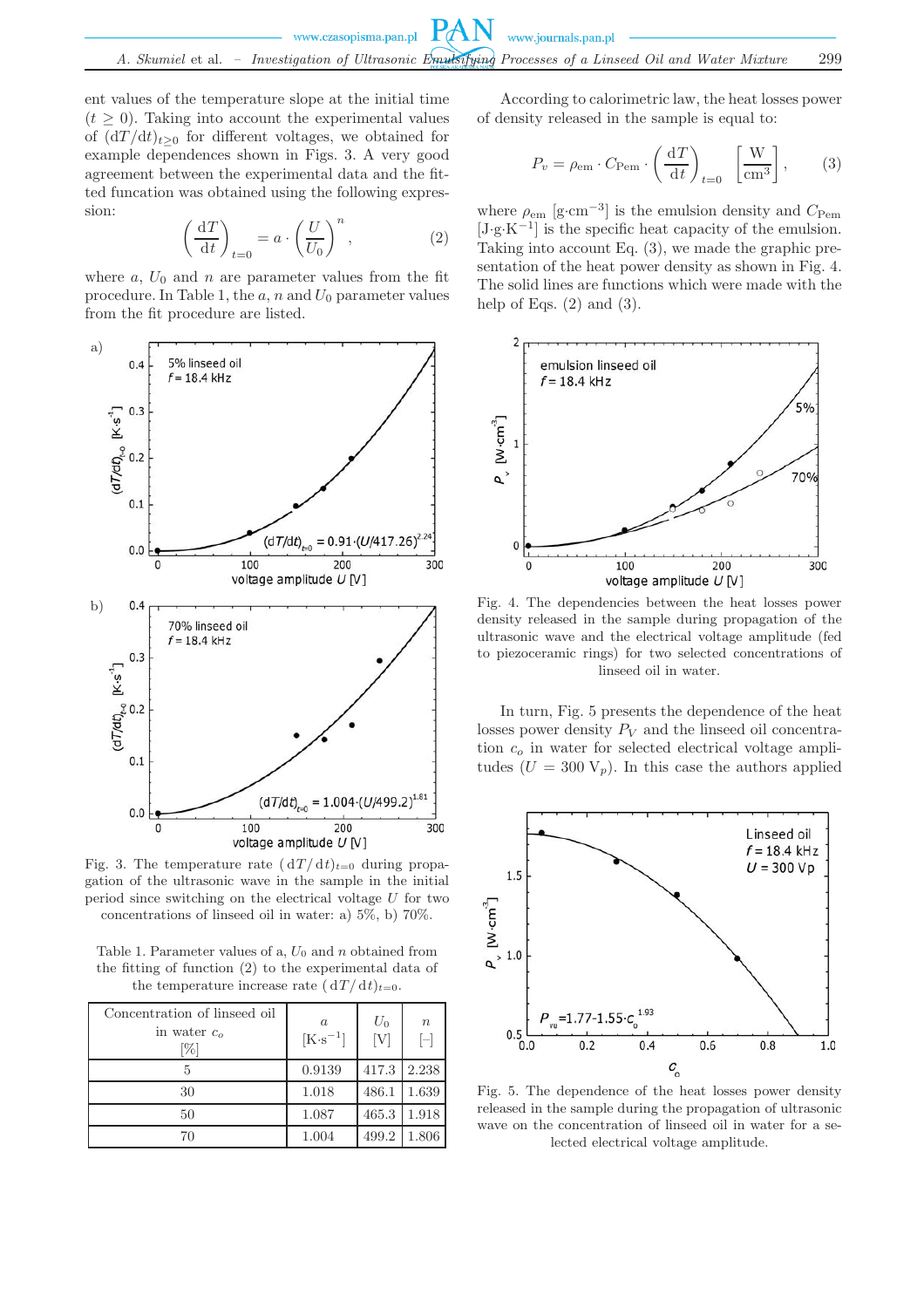| Table 2. Values of heat losses power density $P_V$ , absorption of ultrasonic wave coefficient $\alpha$ and ultrasonic |  |                                                                      |  |  |  |
|------------------------------------------------------------------------------------------------------------------------|--|----------------------------------------------------------------------|--|--|--|
|                                                                                                                        |  | wave intensity $I$ for some concentrations of linearch oil in water. |  |  |  |

| Concentration<br>of linseed oil<br>in water $c_{\alpha}$ | $\rho_{\rm em}$<br>(NIESTERUK, 1996) | $C_{\text{Pem}}$<br>(NIESTERUK, 1996) | $P_V$<br>at $U = 300$ V | $\alpha$<br>at $18.4 \text{ kHz}$ | $I = P_V/(2 \cdot \alpha)$<br>at $18.4 \text{ kHz}$ |
|----------------------------------------------------------|--------------------------------------|---------------------------------------|-------------------------|-----------------------------------|-----------------------------------------------------|
| $\%$                                                     | $g \cdot cm^{-3}$                    | $J \cdot g^{-1} \cdot K^{-1}$         | $W \cdot cm^{-3}$       | $cm^{-1}$                         | $W \cdot cm^{-2}$                                   |
| 5                                                        | 0.997                                | 4.071                                 | 1.77                    | 0.0164                            | 54.02                                               |
| 30                                                       | 0.979                                | 3.513                                 | 1.59                    | 0.0911                            | 8.73                                                |
| 50                                                       | 0.966                                | 3.052                                 | 1.38                    | 0.1341                            | 5.14                                                |
| 70                                                       | 0.952                                | 2.578                                 | 0.98                    | 0.1622                            | 3.02                                                |

the following expression as the fitting function to experimental data:

$$
P_v = b - k \cdot c_o^N \left[\frac{\text{W}}{\text{cm}^3}\right],\tag{4}
$$

where  $b, k$  and  $N$  are parameters obtained from the fitting procedure. For the electrical voltage amplitude  $U = 300 \text{ V}_p$ , the values of those parameters are:  $b =$ 1.766,  $k = 1.55$  and  $N = 1.927$ .

Table 2 contains values of the heat losses power density  $P_V$ , the absorption of ultrasonic wave coefficient  $\alpha$  and the ultrasonic wave intensity I for some concentrations of linseed oil in water. In the literature (Basaran *et al*., 1998), we found for oil-in-water emulsions the absorption coefficient values measured at frequency  $f_1 = 5$  MHz. Because our experiments were carried out at a considerably smaller frequency  $(f = 18.4 \text{ kHz})$ , we can use the following equation (Nowicki, 1998; Jaroszyk, 1993):

$$
\alpha = \alpha_1 \left(\frac{f}{f_1}\right)^p, \tag{5}
$$

where  $p \approx 2$ .

## 5. Conclusions

The decreasing of the ultrasonic wave amplitude propagating through the emulsion is caused by absorption, scattering and divergence of the ultrasounds. To exceed a cavitation threshold, a voltage amplitude over 100 V on the converters is required.

The emulgation process is accompanied by a heat released in the emulgated medium.

The oil-water emulsions are much more stable than water-oil emulsions obtained without any emulgator.

# Appendix. Derivation of the dependence of the heat losses power density on the ultrasonic wave intensity

Imagine that a flat ultrasonic wave propagates in a liquid lossy medium.



Fig. 6. Ultrasonic wave in a lossy medium.

In position  $x_1$  the pressure amplitude is  $p_1$ , and in position  $x_2$  it is  $p_2$ 

$$
p(x) = p_1 \cdot e^{-\alpha(x - x_1)}, \quad p_2 = p_1 \cdot e^{-\alpha(x_2 - x_1)},
$$
 (6)

where  $\alpha$  is the amplitude absorption coefficient of this medium,  $x_2 - x_1 = l$ .

Since the amplitude of the ultrasonic wave intensity is proportional to the second power of the amplitude ultrasonic pressure

$$
I \propto p^2,\tag{7}
$$

we can write:

$$
I(x) = I_1 \cdot e^{-2\alpha(x - x_1)}, \quad I_2 = I_1 \cdot e^{-2\alpha(x_2 - x_1)}.
$$
 (8)

There is a following difference between  $I_1$  and  $I_2$ :

$$
\Delta I = I_2 - I_1 = I_1 \cdot e^{-2\alpha(x_2 - x_1)} - I_1 \tag{9}
$$

$$
= I_1 \cdot \left(1 - e^{-2\alpha \cdot l}\right). \tag{10}
$$

Taking into account that the difference in the ultrasonic wave intensities  $\Delta I$  on the length l is caused by the heat power losses  $P$ , we can write:

$$
P = I_1 \cdot \left(1 - e^{-2\alpha \cdot l}\right) \cdot S,\tag{11}
$$

where  $S$  is the cross-section of ultrasonic wave beam.

The volume between the points  $x_2 - x_1$  is  $V = S \cdot l$ , thus the heat losses power density  $P^*$  is equal:

$$
P^* = \frac{P}{V} = \frac{I_1 \cdot (1 - e^{-2\alpha \cdot l}) \cdot S}{l \cdot S} = \frac{I_1}{l} \cdot (1 - e^{-2\alpha \cdot l}) \ . \tag{12}
$$